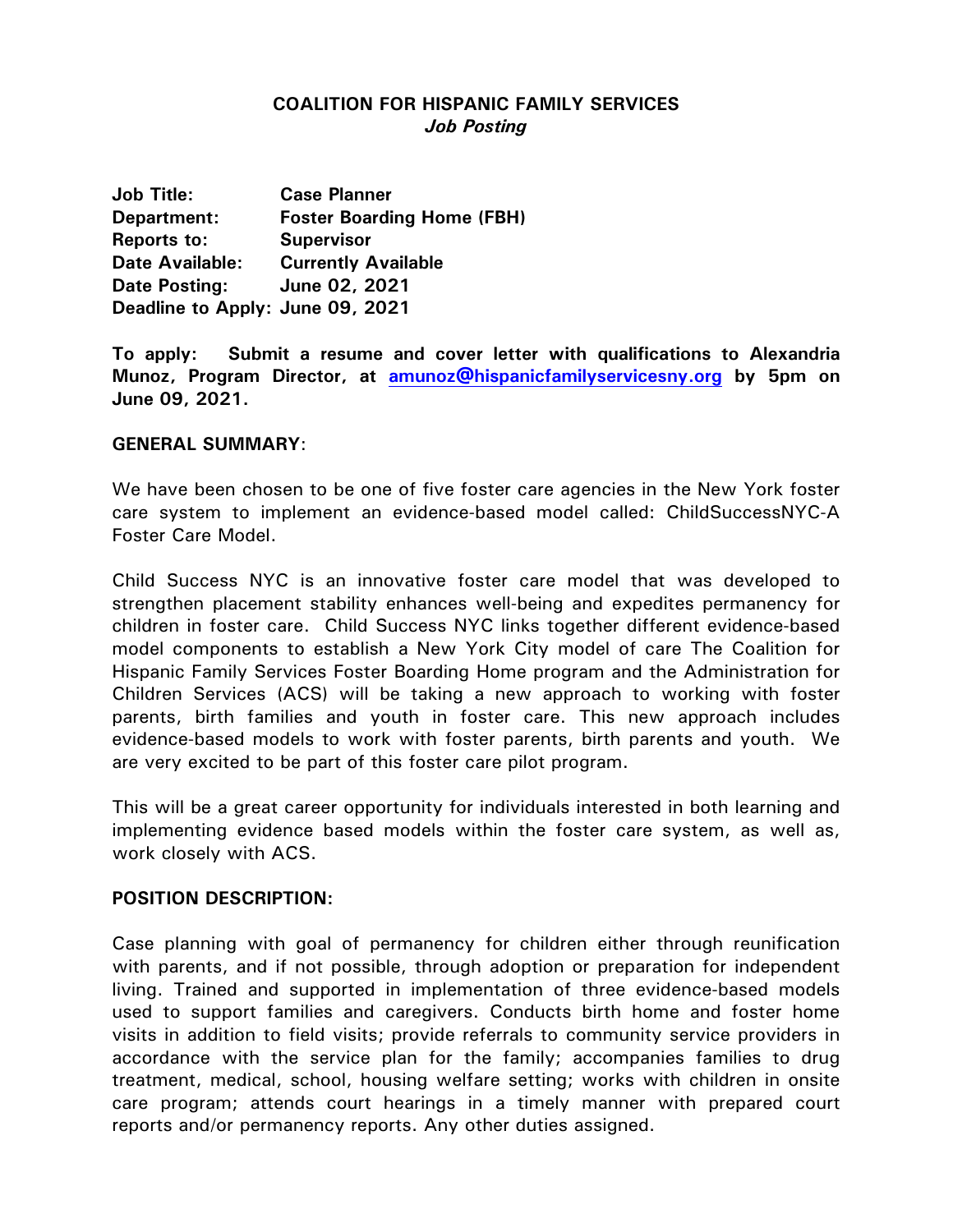Each case planner will have a manageable and appropriate caseload of five to six families with a maximum of 12 children, including two children on suspended payment. Each case planner must participate in an extensive 2 week training to learn the KEEP and Parenting Through Change models and group facilitation process. Case planners will facilitate and co-facilitate groups with the other case planners. A mechanism to report client's progress must be developed.

Shortly afterwards, the case planner will participate in training on the Youth Development Skills Coaching model. The Youth Development Skills Coach will be supervised by the case planner. They are expected to have weekly supervision with the Skills Coach for duration of at least one hour.

Case Planners must participate in weekly coaching session with the KEEP and PTC consultants. The purpose of these sessions is to allow the case planner to receive coaching and feedback regarding to model adherence and group facilitation from the consultants. Additionally, the case planners will have an opportunity to ask questions and learn other means to apply concepts and techniques from the group in their one-on one interaction with foster parents, birth parents, and child. The case planner will work in a team, or pod, along with another two case planners. Together they will facilitate and co-facilitate the KEEP and Parenting Through Change Groups.

#### **JOB RESPONSIBILITIES:**

- **1.** Implement evidence-based models with foster parents, birth parents/discharge resources, and youth. This includes running groups and supervising family visits using an evidence-based approach.
- **2.** Advise/counsel/advocacy/case planning with parents and/or discharge resources and children.
- **3.** Attend all court proceedings in timely manner with prepared court reports and/or permanency reports.
- **4.** Maintain a case load of 12 active and 2 suspended pay cases on average.
- **5.** Attend weekly team meetings, consultation, and supervision.
- **6.** Acts as liaison; accompanies and advocates for family in medical, drug treatment and screening, school, and housing setting.
- **7.** Conduct home visits to the homes of foster parents and birth parents/discharge resources.
- **8.** Document reports, progress notes, FASP, plan amendments via connections with the required time frames.
- **9.** Work collaboratively in coordination and providing service with agency/community clinicians, ACS educational providers, collateral agencies, and coworkers.
- **10.** Coordinate and facilitate family and siblings visitation meetings. Supervise as required by the service plan and the evidence-based model.
- **11.** Provides extensive outreach/advocacy services, engages hard to reach families and acts as a resource for referrals, and as a community liaison.
- **12.** Provide Family Planning counseling to youth 12 years old and older and document discussion with foster parents.
- **13.** Participate in all training including training for evidence-based models and other trainings to support model implementation.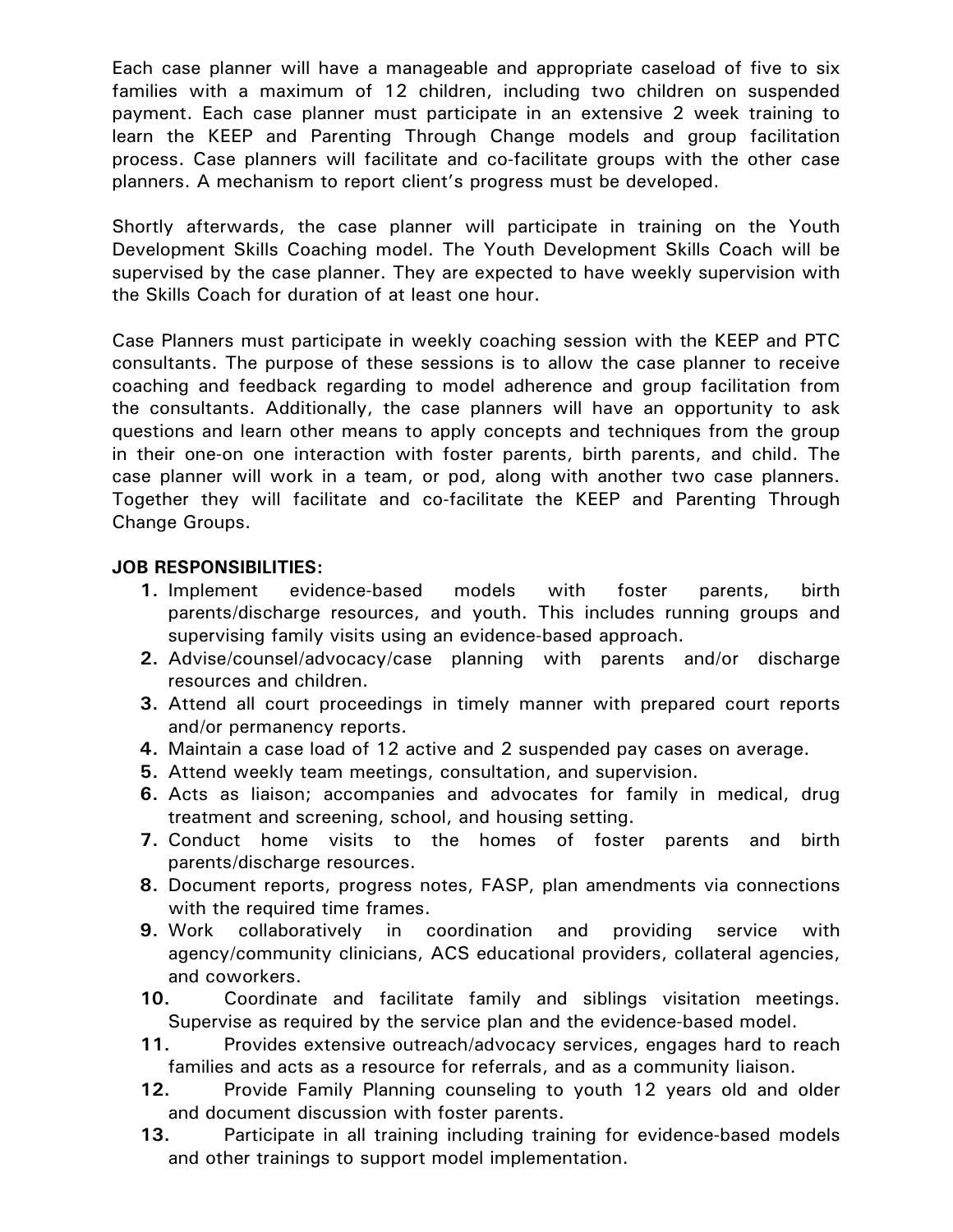**14.** Any other duties assigned.

### **As a group facilitator or co-facilitator of the KEEP or PTC groups, the case planner is responsible for the following:**

- **1.** Conducts weekly groups with parents (foster, kin, biological, and adoptive).
- **2.** Complete pre –session preparation in timely fashion.
- **3.** Attends and is on time to weekly coaching sessions.
- **4.** Submits recordings of sessions and completes required session forms in a timely fashion
- **5.** Reviews KEEP/PTC feedback and practices strategies with colleagues.

## **In addition to the group facilitation or co-facilitation, case planners are responsible for the following casework functions:**

- **1.** Assess and monitor for safety and risk.
- **2.** Conduct required casework contacts with the child, parent, foster parents, and collateral contacts (schools, services providers, medical personnel, mental health practitioners, and substance abuse counselors).
- **3.** Make assessment-based referrals as necessary to meet the needs of the child and/or parent.
- **4.** Participate in Family Team Conferences, including but not limited to the placement preservation, reunification/discharge, goal changes, and permanency planning conferences.
- **5.** Complete progress notes and other required documentation.
- **6.** Complete FASP and plan amendments.
- **7.** Attend Family Court and attend all permanency hearings.

# **QUALIFICATIONS:**

- **1.** The case planner must hold a Masters of Social Work or equivalent human services graduate degree (preferred) or BA/BS/BSW with at least two (2) years of documented relevant experience.
- **2.** Case planners are expected to have the following skills and capabilities:
	- Ability to effectively engage parents.
	- Ability to apply theory of change.
	- Ability to work cooperatively with their agency supervisor(s), KEEP, PTC and YDSC consultants, ACS and other team members.
	- Adherence to the KEEP, PTC and YDSC manuals
	- Makes efficient and creative use of training manuals.
	- Capacity to work within the fidelity guidelines of the KEEP/PTC interventions while delivering the material in a manner that appeals to the needs of individual parents and youth.
	- Ability to provide strength-based feedback and support to foster, kin, and biological parents.
	- Ability to enhance communication among parent group members to promote skill development and social networking.
	- Reviews KEEP/PTC feedback and practice strategies with families.
- **3.** Bilingual and flexibly is a plus.